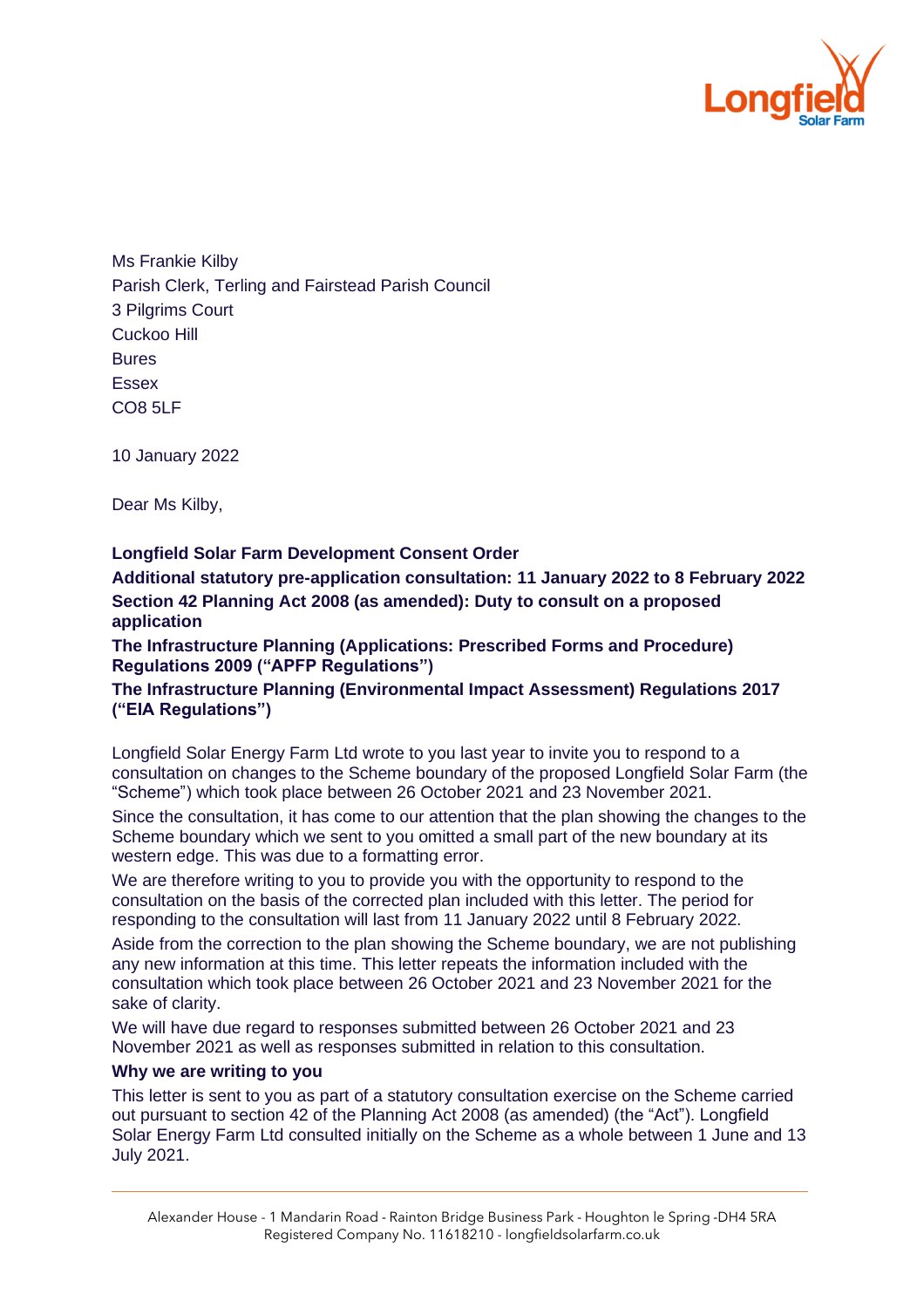

We are now consulting with you as we have made changes to the Scheme boundary to include additional land ("additional land"). This letter is sent to you pursuant to section 42 of the Planning Act 2008 (as amended) (the "Act"). Longfield Solar Energy Farm Ltd is consulting you in your capacity as a prescribed consultee under section 42(1)(a) of the Act and Schedule 1 to the APFP Regulations and / or as a Local Authority statutory consultee under section 42(1)(b) and section 43 of the Act.

This consultation will last from **11 January 2022 to 23:59 on 8 February 2022**. Following this statutory consultation period, our intention is to finalise the Scheme having had regard to the consultation responses received. We would then submit to the Secretary of State for Business, Energy and Industrial Strategy an application for a Development Consent Order ("DCO") that would authorise the construction, operation (which includes maintenance) and decommissioning of the Scheme. The Planning Inspectorate (PINS) would administer the process on behalf of the Secretary of State.

## **The Scheme**

The Longfield Solar Farm would comprise the construction, operation and maintenance, and decommissioning of a solar photovoltaic (PV) array electricity generating facility with a total capacity exceeding 50 megawatts (MW), energy storage facility and export connection to the National Grid ("The Scheme"). The Scheme would be located on farmland north east of Chelmsford, and north of the A12 between Boreham and Hatfield Peverel, covering an area of approximately 474 hectares (ha) ("the DCO Site").

The proposed DCO will, amongst other things, authorise:

- construction, operation, maintenance and decommissioning of ground mounted PV Arrays, Solar Stations and a Battery Energy Storage System (BESS), along with various underground Distribution Cables;
- associated and/or ancillary works including a new substation, known as the Longfield Substation which will be connected to the PV Arrays and BESS via underground Distribution Cables. The Longfield Substation will then link into the existing Bulls Lodge Substation, operated by National Grid. The Scheme includes an extension to the existing Bulls Lodge Substation. Other works will include primary and secondary access tracks, and ancillary buildings such as offices. There will also be parts of the DCO Site used for landscape works which will include features such as biodiversity improvement measures and fencing;
- highway improvements to facilitate access to the Scheme during the construction period;
- the compulsory acquisition of land and/or rights and the taking of temporary possession of land;
- the overriding of easements and other rights over or affecting land;
- the application and/or disapplication of legislation relating to the Longfield Solar Farm; and,
- such ancillary, incidental and consequential provisions, licences, property rights, permits and consents as are necessary and/or convenient.

The Scheme qualifies as a Nationally Significant Infrastructure Project ("NSIP") and will require a DCO from the Secretary of State for Business, Energy and Industrial Strategy, due to its generating capacity exceeding 50 MW.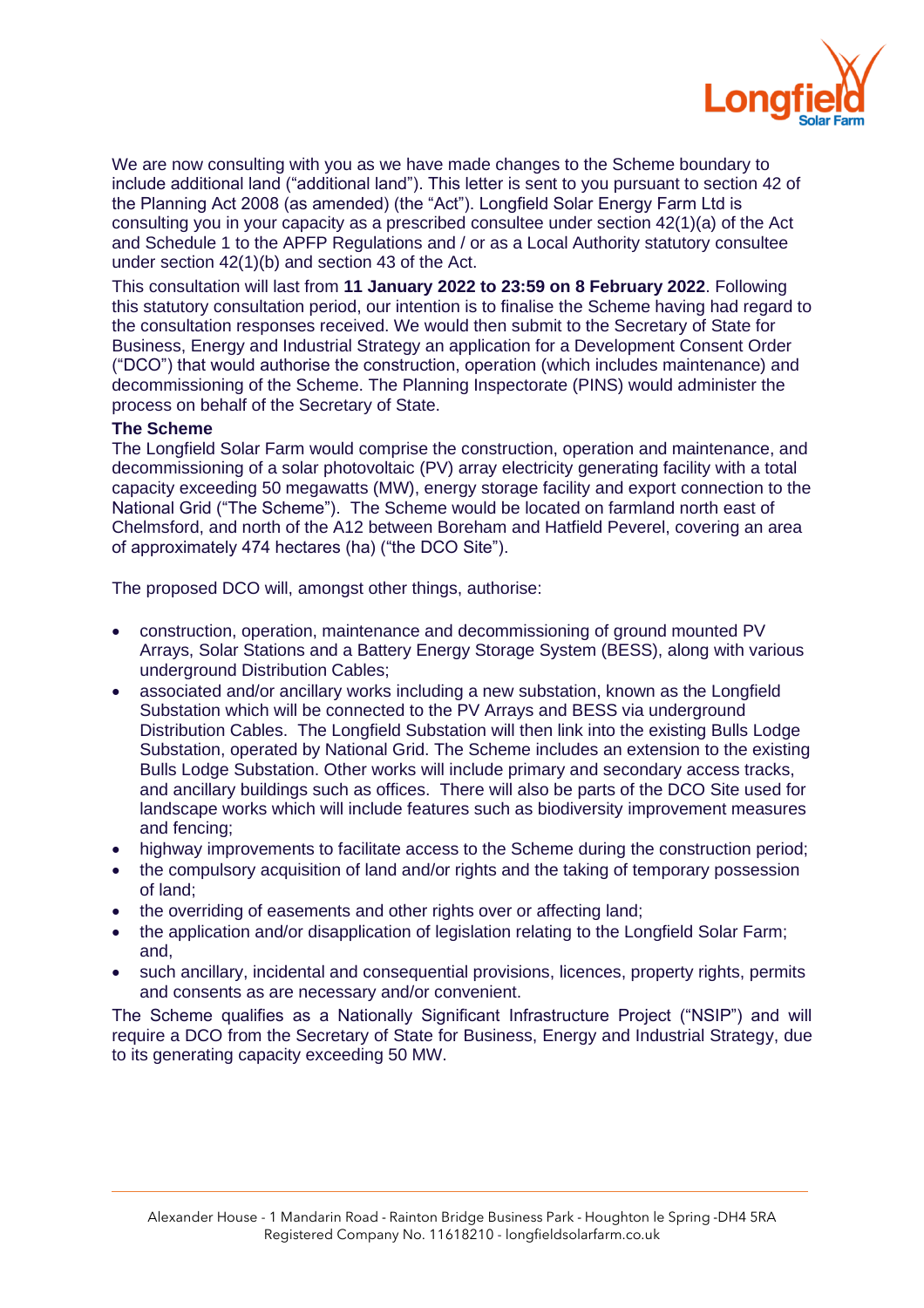

The proposed Scheme is also an "EIA development" for the purposes of the Infrastructure Planning (Environmental Impact Assessment) Regulations 2017. For the purposes of the statutory consultation undertaken in June – July 2021, we therefore produced a Preliminary Environmental Information Report ("PEI") Report which contains preliminary information about the likely significant environmental effects of the proposed Scheme, together with a nontechnical summary of this information. Further environmental studies and assessments are being undertaken, and a full environmental statement will be produced and submitted with the proposed application.

## **The changes to the Scheme boundary**

We are proposing the following changes to the Scheme boundary published on 1 June 2021:

- **Wheelers Hill and Cranham Road**: At the statutory consultation earlier this year, we said that the Scheme would be likely to require off-site highway improvements at Cranham Road. These could involve small scale road widening to accommodate construction traffic, within the existing highway boundary. Following the consultation and further engagement with Essex County Council, we have clarified our understanding of road widening requirements at this location. We have also agreed with Essex County Council to include this work within the Scheme boundary so that consent for the work is obtained as part of the Development Consent Order, rather than relying on additional consents under other regimes. This approach helps minimise delays to the delivery of the Scheme, reflecting its national importance and the urgent national need for renewable energy.
- **Access to Bulls Lodge substation extension:** At the earlier statutory consultation, we explained that access to the Bulls Lodge substation extension would be via Generals Lane and then a private road known as the Bulls Lodge Access Road. The proposal to use the Bulls Lodge Access Road has not changed, however, as it is a private road rather than adopted highway, we are including it within the Scheme boundary to ensure we have the necessary rights to use the road during construction and operation of the Scheme.
- **Grid connection route:** At the statutory consultation we showed an area within which we proposed to locate the grid connection to allow the Longfield Solar Farm to connect into the Bulls Lodge substation. Following the consultation and further design and environmental work, we determined that the best option for routing the grid connection cables would be south of the future quarry works and planned restoration lake. This is because it is more suitable than the other available options. In some places, the grid connection route we have now chosen is outside of the Scheme boundary we previously consulted upon during the statutory consultation, and so that additional land is now being included within the Scheme boundary and some land is being removed.

These are shown in the Scheme boundary plan enclosed with this letter.

These are purely changes to the Scheme boundary in order to allow for our preferred grid connection route and to ensure we obtain the appropriate powers for access and to make highway improvements. These changes would not affect the outcomes of the environmental impact assessment we set out in the Preliminary Environmental Information Report during the statutory consultation. As a reminder, the Preliminary Environmental Information Report is available to view at [www.longfieldsolarfarm.co.uk/downloads.](http://www.longfieldsolarfarm.co.uk/downloads)

The preliminary assessment already accounted for the potential for highway improvements and the use of the private access road to the Bulls Lodge substation. While these do not constitute significant changes to our proposals themselves, we need to include them in the Scheme boundary to ensure we have the appropriate powers to deliver them.